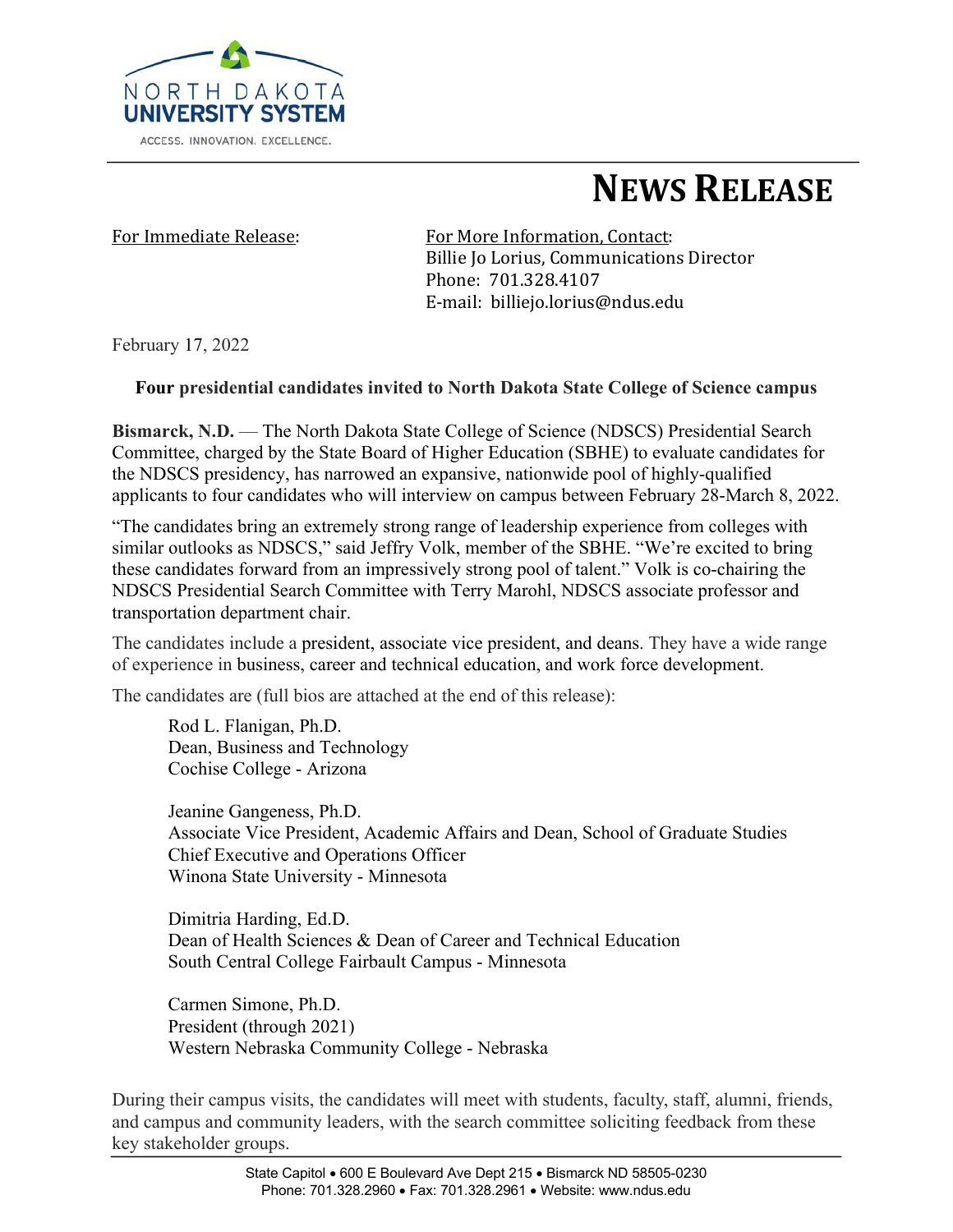PAGE 2

Following the on-campus interviews, the search committee will recommend an unranked slate of finalists to the SBHE. The board will conduct final interviews on the NDSCS campus on Thursday, March 31, 2022, with the selection of the next NDSCS president announced thereafter. It is anticipated that the new NDSCS president will assume office by July 2022.

 $-30-$ 

#### About NDUS

*The North Dakota University System is a unified system of higher education governed by the State Board of Higher Education. Organized in 1990, the system includes two research universities, four regional universities and five community colleges.*

*The mission of the State Board of Higher Education and the Chancellor of the North Dakota University System is to unleash the potential of higher education in the state to enhance the quality of life, and the social and economic vitality of all served by its public colleges and universities.*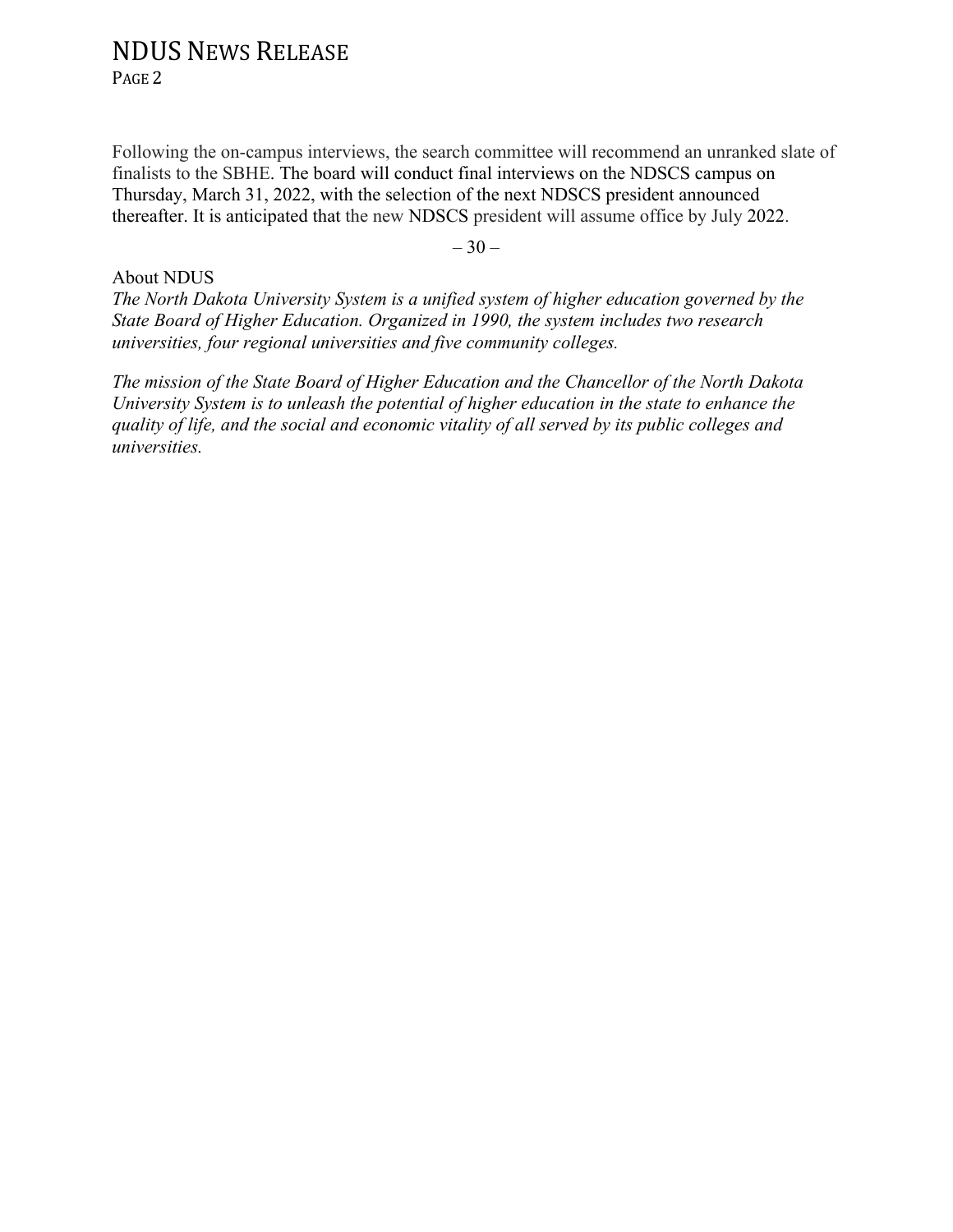PAGE 3

#### **Rod L. Flanigan, Ph.D., MBA**

Dr. Rod Flanigan has spent his entire career successfully building, leading, and guiding organizations in industry, education, and non-profits. As a firstgeneration college student, he spent his early college years going to school and working as a machinist at a small machine shop. The foundational skills and strong work ethic learned in this environment served as the cornerstone of his professional career as he began as a Manufacturing Engineer at McDonnell Douglas (now Boeing) working on the Apache Attack Helicopter program. He later transitioned into the fluid power industry where he progressed through increasingly more responsible positions, including Vice President and General Manager of a fluid power distributor. Dr. Flanigan led his business unit through difficult economic conditions and became a top



leader in the company, while also guiding and directing other corporate activities such as mergers and acquisitions. It was during this time he earned an MBA from the top ranked Executive MBA program at the University of Utah.

With his unique combination of entrepreneurial skills and proven business acumen, Dr. Flanigan started his own company in 2005. Under Rod's leadership, the company grew quickly and soon became a well-respected power transmission consultant and distribution company in the entire intermountain region (UT, ID, CO, WY). During this same time Rod began his journey through the doctoral process at Utah State University (USU). While managing his growing company, taking doctoral classes, and teaching at USU, Rod was also serving his community as a City Council member. In 2011, the company that Dr. Flanigan founded was sold to a private investor.

After over 25 years working in industry, Dr. Flanigan took his industry experience, and passion to help others, to the classroom and became an Assistant Professor at the University of Nebraska at Kearney (UNK) in the Industrial Distribution program. He quickly advanced to become the Director of the program and using the relationship building skills he had developed in industry began adding industry partners to the program, all of whom provided financial support for the program. Under Dr. Flanigan's leadership the program added student scholarships, established an endowed faculty fund, and continued building laboratory resources through corporate donations. While at UNK, Rod was a governing board member for the Power Transmission Distributors Association Foundation, as well as the Association of Technology, Management, and Applied Engineering (ATMAE), which is the accrediting body for many 2-year and 4-year technical programs in higher education. In 2016 Dr. Flanigan was promoted to Associate professor, and in 2017 he was awarded full tenure within the University of Nebraska system.

Continuing his passion for Career and Technical Education (CTE), Dr. Flanigan accepted the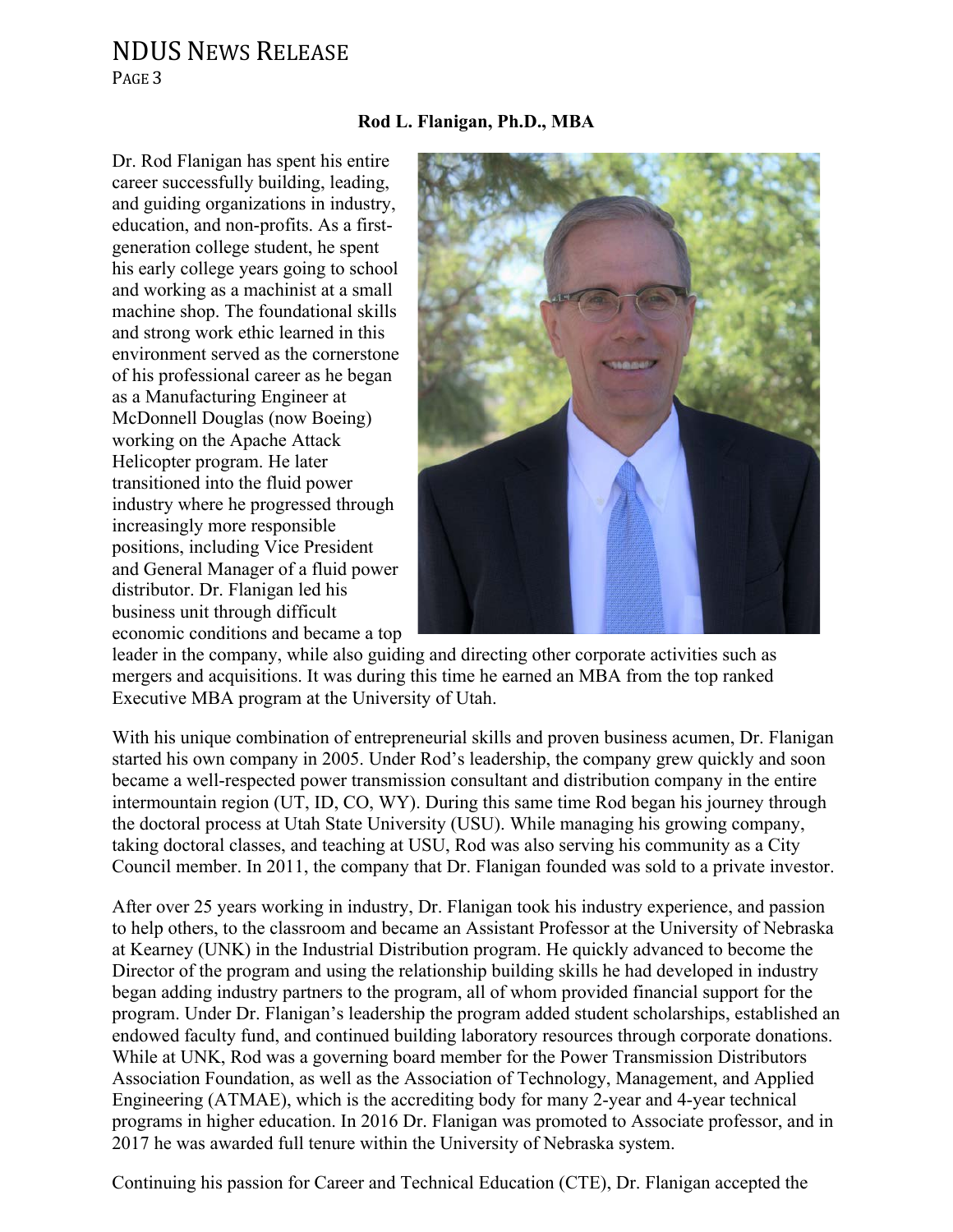PAGE<sub>4</sub>

offer to become Dean of Business and Technology (B & T) at Cochise College in 2018. As Dean of B & T, he is responsible for the vision, direction, and leadership of a wide range of programs including Welding, Cybersecurity, Automotive, Business, Culinary, Building Trades programs, and many others. While at Cochise College Dr. Flanigan and his team have built programs, created novel stackable degrees and certificates, increased enrollment, developed new assessment tools for prior learning (PLA), and pioneered a new instructional modality at the institution.

In addition to his Ph.D. from Utah State University, and MBA from the University of Utah, Dr. Flanigan has a bachelor's degree from Brigham Young University, and an associate's degree from Kishwaukee College. He and his wife are sports enthusiasts, and the proud grandparents of five grandchildren (with one on the way). His greatest source of joy in life is watching his children and grandchildren grow, learn, develop, and find their own path to success.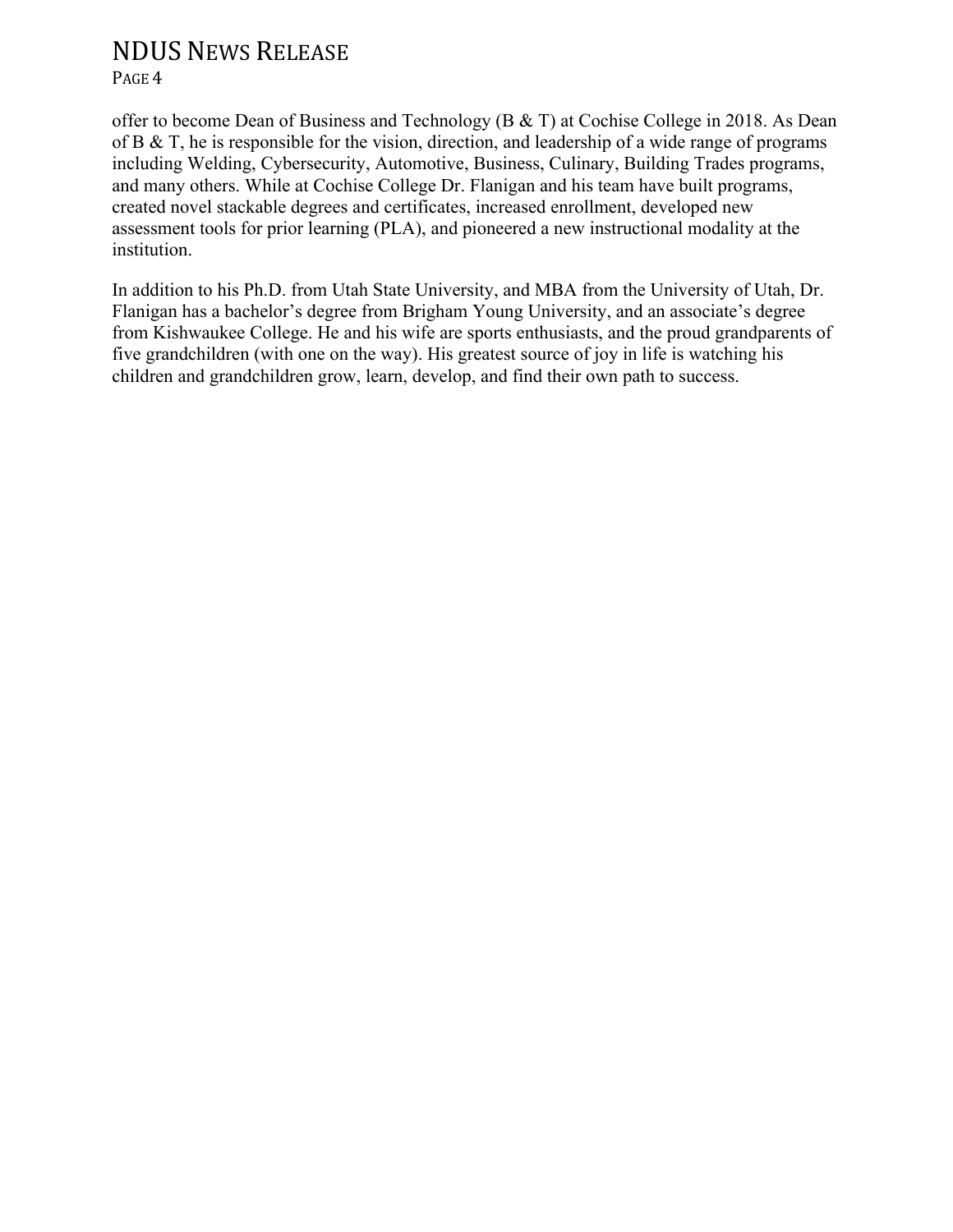PAGE<sub>5</sub>

#### **Jeanine E. Gangeness, Ph.D.**

Jeanine E. Gangeness is currently the Associate Vice President and serves as the Chief Executive Officer responsible for leading the Winona State University (WSU)-Rochester campus and the School of Graduate Studies. She provides leadership for the following areas: Academic Affairs, Information Technology, Student Life and Development, Finance, and Advancement.

An action-oriented leader, Gangeness has been instrumental in engaging the academic deans, community partners, and faculty through her visionary leadership. She utilizes Strengths © guided leadership to shape and inform relevant academic programming, student engagement, responsibilitybased budgeting concepts, facilities management, and development activities. Community engagement – internal and external – are central to her work to ensure success in



heightening institutional profile, increasing alumni engagement, and raising funds for facilities and scholarships.

She has a passion for fostering excellence and has been actively involved in university-wide master academic planning, developing business plans for the launch of programs, and was the trailblazer for an entrepreneurial program model that expanded enrollment and student access. Her expertise includes regional accreditation; Gangeness is an active site visitor for the Higher Learning Commission (HLC).

Gangeness cultivates a dynamic campus through student engagement, which is instrumental for student success. She promotes and facilitates student involvement in decision making and creating learning opportunities throughout their education. Gangeness is enthusiastic about participating in a residential campus with athletic programs that support academic and athletic successes. Beyond the campus, Gangeness promotes student learning through community workplace partnerships. She enthusiastically facilitates the expansion of internships, community engaged learning, and workplace sponsored scholarships – experiences that also promote enrollment.

She successfully enhanced the profile of the Rochester campus through intentional community engagement. Gangeness leads a marketing, recruitment, and advising team that expanded a shared advisor approach between the community college and the university, resulting in growth in transfer enrollment and increased graduate programming and enrollment (9% overall increase, fall 2021). Further, Gangeness researches and publishes on best practices in academic industry/practice partnerships and sister-institution partnerships.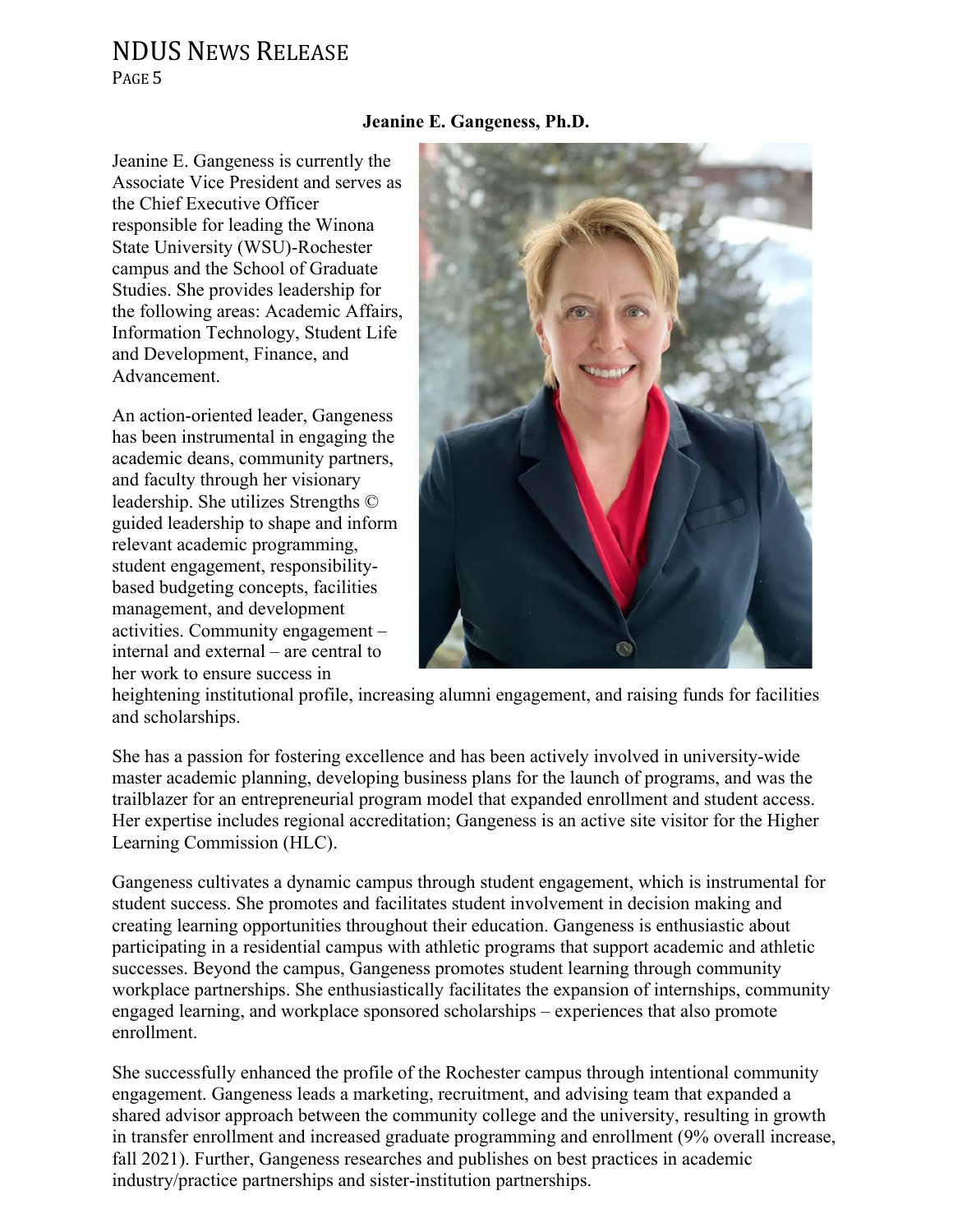PAGE<sub>6</sub>

Previously, Gangeness was the Founding Dean of the Bemidji School of Nursing, a joint venture of Bemidji State University and Northwest Technical College. As a tenured and full professor, Gangeness chaired departmental efforts in program reviews and accreditation achieving full accreditation during a time of start-up and transition in the department. Over a three-year period, she facilitated an increase in enrollment from 40 to over 400 students (1,000% increase).

Dr. Gangeness presents extensively and publishes on topics such as leadership, strategic planning, collaborative programming, tobacco policy, case study design, built environments, and online nursing education. She serves on national, state-wide, and regional boards. Gangeness currently teaches a graduate level course on contemporary practices in leadership.

As a first-generation student and a graduate of Northwest Technical College, Gangeness believes strongly in the value of technical education and lifelong learning. She earned a Master of Science degree, and PhD degree, in nursing from the University of North Dakota.

Gangeness and her husband of over 22 years, have benefited from the strong higher education system in North Dakota. Ron, a retired school psychologist who earned a degree from UND, is looking forward to fully participating in the Wahpeton community and surrounding region.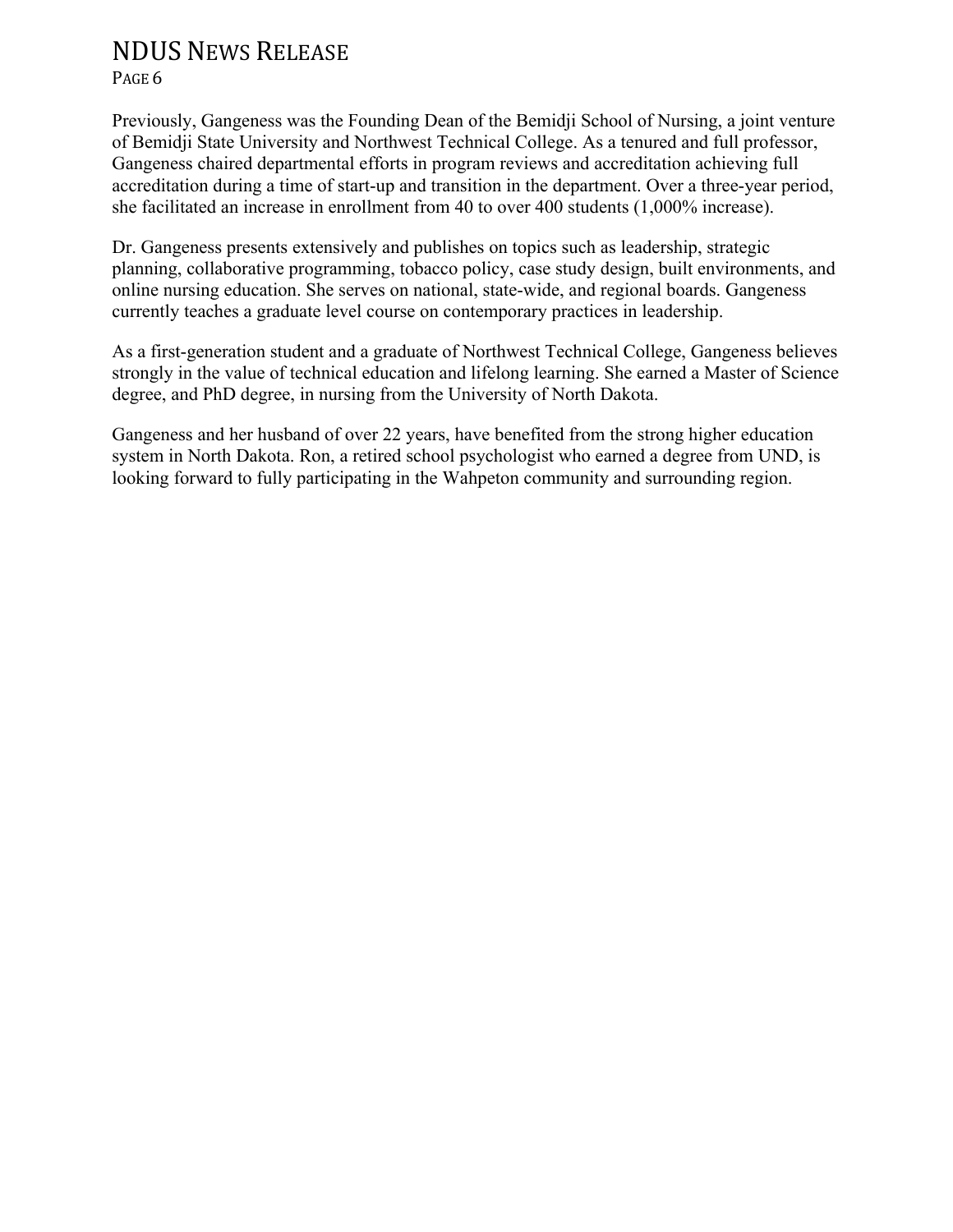PAGE<sub>7</sub>

### **Dimitria Harding, Ed.D.**

Dimitria Harding spent over 15 years in the healthcare industry as a Cytotechnologist, screening cells under the microscope for the presence of cancer and other diseases. She has served as Dean of Health Sciences and Dean of Career and Technical Education at South Central College, a member of the Minnesota State College and University System, since 2019.

Previously, she served as Academic Dean at Remington College from 2016-2017 and Allied Health Program Director, Assistant Professor, and Practicum Coordinator from 2014-2016 at South University, both in Columbia, South Carolina. She holds a bachelor's degree and a master's degree from Old Dominion University, in Norfolk, Virginia, and a doctorate from Argosy University in Organizational Leadership.

Dr. Harding's strong leadership skills stemmed from her background within the healthcare industry then transitioning into an awardwinning faculty member, which has helped her



to inspire, allow for transparency, and empower faculty, staff, and students. As a first-generation college student, Dr. Harding understands the importance of an education and the need for holistic, wrap-around services and the key roles of business and industry. She is an advocate of career and technical education, workforce development, creating pathways to success, and shrinking the achievement gap. As a servant leader, she believes in putting others first, creating a vision, and leading ethically, with humility, grace, and self-awareness.